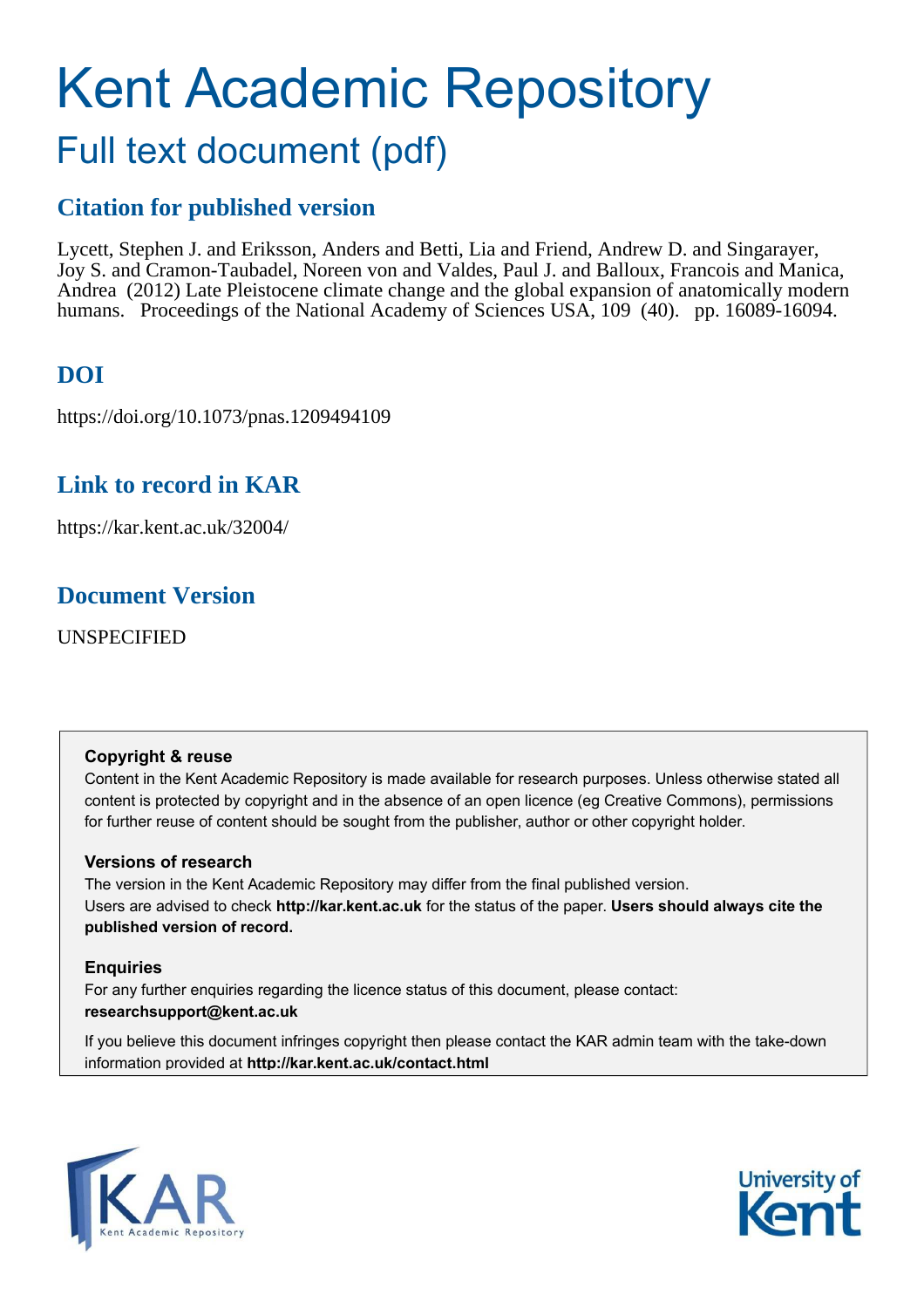# Late Pleistocene climate change and the global expansion of anatomically modern humans

Anders Eriksson<sup>a, 1</sup>, Lia Betti<sup>b</sup>, Andrew D. Friend<sup>c</sup>, Stephen J. Lycett<sup>b</sup>, Joy S. Singarayer<sup>d</sup>, Noreen von Cramon-Taubadel<sup>b</sup>, Paul J. Valdes<sup>d</sup>, Francois Balloux<sup>e</sup>, and Andrea Manica<sup>a, 1</sup>

<sup>a</sup>Department of Zoology, University of Cambridge, Cambridge CB2 3EJ, England; <sup>b</sup>Department of Anthropology, University of Kent, Kent CT2 7NR, England;<br><sup>c</sup>Department of Geography, University of Cambridge, Cambridge CB2 3E England; and <sup>e</sup>Department of Genetics, Environment and Evolution, University College London, London WC1E 6BT, England

Edited by James O'Connell, University of Utah, Salt Lake City, UT, and approved August 17, 2012 (received for review June 6, 2012)

The extent to which past climate change has dictated the pattern and timing of the out-of-Africa expansion by anatomically modern humans is currently unclear [Stewart JR, Stringer CB (2012) Science 335:1317–1321]. In particular, the incompleteness of the fossil record makes it difficult to quantify the effect of climate. Here, we take a different approach to this problem; rather than relying on the appearance of fossils or archaeological evidence to determine arrival times in different parts of the world, we use patterns of genetic variation in modern human populations to determine the plausibility of past demographic parameters. We develop a spatially explicit model of the expansion of anatomically modern humans and use climate reconstructions over the past 120 ky based on the Hadley Centre global climate model HadCM3 to quantify the possible effects of climate on human demography. The combinations of demographic parameters compatible with the current genetic makeup of worldwide populations indicate a clear effect of climate on past population densities. Our estimates of this effect, based on population genetics, capture the observed relationship between current climate and population density in modern hunter– gatherers worldwide, providing supporting evidence for the realism of our approach. Furthermore, although we did not use any archaeological and anthropological data to inform the model, the arrival times in different continents predicted by our model are also broadly consistent with the fossil and archaeological records. Our framework provides the most accurate spatiotemporal reconstruction of human demographic history available at present and will allow for a greater integration of genetic and archaeological evidence.

human dispersals | colonization | population bottlenecks | net primary productivity | most recent common ancestor

A natomically modern humans (AMHs) first appear in the fossil record almost 200 kya in Africa (1), but all remains natomically modern humans (AMHs) first appear in the found in other continents are considerably more recent (2, 3). Based on existing fossil and archaeological records, it has been proposed that AMHs left Africa 60–70 kya and spread across Asia relatively quickly (2, 3), reaching Southeast Asia at least 45 kya (4) and crossing into Sahul (Australia, New Guinea, and Tasmania) at some point between 60 and 40 kya (3). The similarity of the tropical climate in the southern part of Asia to the ancestral home in sub-Saharan Africa has been suggested as an important factor aiding the fast rate of spread (5). Movement into Southern Europe was also relatively fast, with AMHs reaching Italy 45 kya (6), and Northern Europe was reached as early as 42–43 kya (7). Conversely, the spread into North Asia and eventually, the Americas was considerably slower, possibly because of the large ice sheets that covered North America (8). However, after AHMs reached the plains of North America, their spread accelerated again, and they expanded rapidly into South America (9). Although many key events during the spread of AMHs seem to coincide with favorable climatic conditions and the occurrence of land bridges because of low sea levels, the incompleteness of the fossil record during the initial stages of human arrival into different areas makes it difficult to formally quantify the effect of climate on past human demography. Moreover, archaeological assemblages do not always provide unequivocal evidence in terms of the taxonomic status of their makers, further exacerbating the task of understanding the role of climate change in the demographic expansion of AMHs.

In this paper, we take a unique approach to this problem (a schematic representation is shown in [Fig. S1](http://www.pnas.org/lookup/suppl/doi:10.1073/pnas.1209494109/-/DCSupplemental/pnas.201209494SI.pdf?targetid=nameddest=SF1)). We quantify the effects of past climate change on the demography of AMHs by exploiting the signals left in the worldwide distribution of genetic variation in modern human populations. Past demographic events, such as colonization events, migrations, population bottlenecks, and expansions, have affected genetic variation within populations as well as genetic differences between populations. Thus, any estimated effect of climate on such events need to be compatible with the distribution of these genetic metrics in modern populations. To describe the global patterns of neutral genetic variation, we used the human genome diversity panel-Centre d'Etude du Polymorphisme Humain (HGDP-CEPH) panel of 51 populations distributed around the world (10) [\(Fig.](http://www.pnas.org/lookup/suppl/doi:10.1073/pnas.1209494109/-/DCSupplemental/pnas.201209494SI.pdf?targetid=nameddest=SF2) [S2](http://www.pnas.org/lookup/suppl/doi:10.1073/pnas.1209494109/-/DCSupplemental/pnas.201209494SI.pdf?targetid=nameddest=SF2)), a dataset that has been used several times in the past to investigate past human demography (11, 12). We built a detailed reconstruction of worldwide climate for the last 120 ky based on the Hadley Centre model HadCM3 (based on ref. 13; details in Materials and Methods). To link climate to human demography, we used annual net primary productivity (NPP), which provides a general proxy for food availability, and it has been shown to be a powerful predictor of demographic patterns in many ecological studies (14). Estimates of temperature and precipitation from our climate reconstructions were used to predict annual NPP based on the Miami vegetation model (15). The world was represented by a hexagonal lattice with cells of equal area (∼100 km wide). The human expansion out of sub-Saharan Africa was computed over the lattice using a model of local population growth and dispersal (a schematic representation is shown in [Fig.](http://www.pnas.org/lookup/suppl/doi:10.1073/pnas.1209494109/-/DCSupplemental/pnas.201209494SI.pdf?targetid=nameddest=SF3) [S3](http://www.pnas.org/lookup/suppl/doi:10.1073/pnas.1209494109/-/DCSupplemental/pnas.201209494SI.pdf?targetid=nameddest=SF3)). This approach is analogous to the approach adopted by ref. 16, but in our model, demographic parameters were linked to primary productivity. We explored a wide range of parameter values, representing scenarios that spanned from climate having no effect on demography (the standard approach used by most population genetics models) to primary productivity having a strong positive effect on population density. Model fit was assessed using approximate Bayesian computation (ABC) (17) based on

Author contributions: A.E., F.B., and A.M. designed research; A.E., L.B., A.D.F., S.J.L., J.S.S., N.v.C.-T., P.J.V., F.B., and A.M. performed research; A.E. and A.M. contributed new reagents/analytic tools; A.E. and A.M. analyzed data; and A.E. and A.M. wrote the paper. The authors declare no conflict of interest.

This article is a PNAS Direct Submission.

<sup>1</sup> To whom correspondence may be addressed. E-mail: [aje44@cam.ac.uk](mailto:aje44@cam.ac.uk) or [am315@cam.](mailto:am315@cam.ac.uk) [ac.uk.](mailto:am315@cam.ac.uk)

This article contains supporting information online at [www.pnas.org/lookup/suppl/doi:10.](http://www.pnas.org/lookup/suppl/doi:10.1073/pnas.1209494109/-/DCSupplemental) [1073/pnas.1209494109/-/DCSupplemental](http://www.pnas.org/lookup/suppl/doi:10.1073/pnas.1209494109/-/DCSupplemental).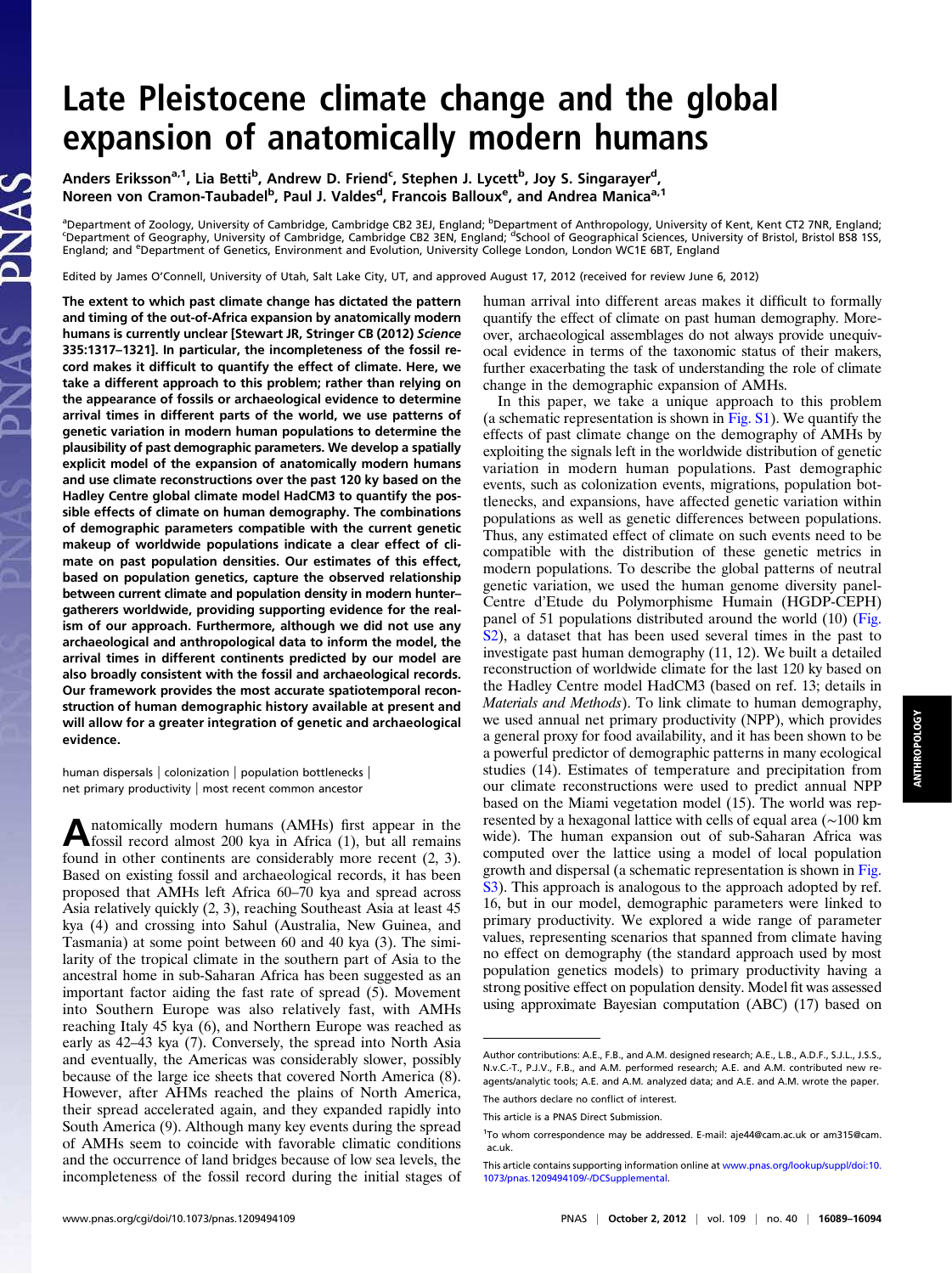regional estimates of pairwise time to most recent common ancestor (TMRCA) (Materials and Methods).

#### Results

Effect of Climate on Demography. All demographic parameter combinations compatible with the present worldwide distribution of genetic diversity [\(Fig. S4](http://www.pnas.org/lookup/suppl/doi:10.1073/pnas.1209494109/-/DCSupplemental/pnas.201209494SI.pdf?targetid=nameddest=SF4)) indicated a clear effect of climate on demography, generating the expected positive relationship between primary productivity and carrying capacities (Fig. 1). The pattern implied by the model is qualitatively similar to the relationship between primary productivity and population densities in modern hunter–gatherers (18) ([Fig. S5\)](http://www.pnas.org/lookup/suppl/doi:10.1073/pnas.1209494109/-/DCSupplemental/pnas.201209494SI.pdf?targetid=nameddest=SF5), and populations were not recorded in areas where NPP falls below the minimum threshold for human presence selected by the model  $(NPP_{low})$ (Materials and Methods and [Fig. S4](http://www.pnas.org/lookup/suppl/doi:10.1073/pnas.1209494109/-/DCSupplemental/pnas.201209494SI.pdf?targetid=nameddest=SF4) have detailed descriptions of the model parameters). Because densities of modern hunter– gatherers were not used to inform on the parameters of the model, they provide a strong validation of the realism of our simulations in reconstructing the role of resource availability on demography.

Predicted Arrival Times. Given that no archaeological or fossil data were used to inform our model, it is especially interesting to investigate how compatible our predicted arrival times into different continents are with the fossil record. Overall, fitting our model to the genetic data produces a most likely chronology (Fig. 2 and [Movie S1](http://www.pnas.org/lookup/suppl/doi:10.1073/pnas.1209494109/-/DCSupplemental/sm01.avi) shows a typical example of the expansion dynamics) broadly consistent with widely accepted archaeological and fossil data  $(SI \text{ Text})$ . Crucially, such credible scenarios can only be retrieved when climate is taken into consideration; runs of the model with parameter combinations that correspond to no link between carrying capacity and NPP gave a decrease in the fit to the genetic data and unrealistic timings. Our climateinformed model reconstructs an expansion throughout sub-Saharan Africa starting ∼150–160 kya [\(Fig. S4](http://www.pnas.org/lookup/suppl/doi:10.1073/pnas.1209494109/-/DCSupplemental/pnas.201209494SI.pdf?targetid=nameddest=SF4)A), resulting from the oldest pairwise TMRCA between any pair of populations found in [Dataset S1.](http://www.pnas.org/lookup/suppl/doi:10.1073/pnas.1209494109/-/DCSupplemental/sd01.xls) This timing is in line with other genetic models, and it is very close to the earliest dated AMH fossils found in Ethiopia (1, 19). Because of the lack of climatic information before 120 kya, which forces us to treat earlier dates as



Fig. 1. The effect of NPP on population density (individuals per kilometer squared) plotted on a log–log scale. The relationships selected by fitting the model to the current patterns of genetic variation are represented by shading, with darker colors representing more frequently selected values and the median of the relationships shown as a black line. Population densities for modern hunter–gatherers (not used to inform on the parameters of the model) are plotted as blue circles. Inset shows the role of the two model parameters (NPP<sub>low</sub> and NPP<sub>high</sub>) on the same log–log scale as the figure.

climatically homogeneous, it was not possible to reconstruct the initial dynamics of AMH expansion within Africa in detail. Moreover, the presence of AMHs in Southwest Asia at 130–90 kya suggests an early but ephemeral expansion outside of Africa (Materials and Methods). However, it is clear that, until 60–70 kya, the global colonization by humans ancestral to modern populations was prevented by the arid climate in Northeast Africa and much of the Arabian Peninsula (Fig. 2A). At this time, a combination of lowered sea level and more favorable climatic conditions allowed extensive migration of AMHs to the Arabic peninsula and subsequent movement through an otherwise harsh area. Our model suggests that AMHs mostly followed the so-called southern route out of Africa (20), crossing into the Arabic Peninsula at the Bab-el-Mandeb strait (Fig. 2).

After moving out of Africa, AMHs are predicted to have moved quickly through the southern part of the Asian continent, reaching Southeast Asia around 45–50 kya, consistent with the findings at the Niah caves, Malaysia, dated ca. 45 kya (4) (Fig. 2B). For most combinations of demographic parameters compatible with modern genetic data ([Fig. S4](http://www.pnas.org/lookup/suppl/doi:10.1073/pnas.1209494109/-/DCSupplemental/pnas.201209494SI.pdf?targetid=nameddest=SF4)), the predicted arrival in Southeast Asia is too late for an immediate crossing into Sahul because of higher sea levels at that time. This finding would suggest that expansion into Australasia was prevented until 45– 40 kya, when sea levels lowered again (Fig. 2C). However, in a minority of scenarios, which are characterized by the earliest exit time out of Africa and faster rates of spread, AMHs would have been able to reach Sahul ∼60 kya. Although recent genetic work provides some support for an early colonization of Australia (21), current fossil and archaeological evidence favors the more recent expansion date into Australasia of *ca*. 45 kya (22, 23). However, it should be noted that our genetic dataset does not include any Australian Aboriginal population, limiting our ability to resolve the details of the spread into this continent.

Our model also predicts a rapid migration into Europe after the exit out of Africa, arriving ∼55 kya (Fig. 2D). This timing is somewhat earlier than the remains at the Grotta del Cavallo in Italy dated at 45 kya (6). We expect a possible delay in the appearance of fossil remains after the arrival of AMHs in any given area (the Signor–Lipps effect), and given that recent findings have pushed back the arrival in Europe by over 5 ky, the mismatch between our model and the currently known archaeological and fossil records does not seem to be very large for this region. Another interesting possibility is that the initial wave of expansion into Europe might have also been slowed down by competition with Neanderthals, a factor that our global model does not take into account. Possible admixture with Neanderthals (24) is unlikely to explain the mismatch; other than being estimated at most to be very low (25, 26), it should affect both the European and Asian branches of the out-of-Africa expansion (24), and the latter is well-reconstructed by our model.

For the colonization of the Americas, the model suggests that the main demographically significant influx of people, which accounts for contemporary genetic data, occurred ∼15 kya (Fig. 2E). The model parameters suggest that the end of the last glacial cycle provided favorable conditions for a rapid expansion into the Americas, with AMHs reaching South America ∼10 kya (just a few thousand years later than the most accepted dates for the presence of AMHs in the Americas) (Fig. 2F and [Table S2\)](http://www.pnas.org/lookup/suppl/doi:10.1073/pnas.1209494109/-/DCSupplemental/pnas.201209494SI.pdf?targetid=nameddest=ST2). The timing is strongly affected by the extent of the ice sheets in North America 10–20 kya, an aspect of past climate that is still relatively poorly constrained (27), and adopting different reconstructions could easily push back arrival times by a few thousands of years. It must be noted that only a limited number of genetic samples are available in the Americas; although an expanded genetic dataset of Native American populations is available in the literature (28), the additional populations have undergone varying degrees of admixture with Europeans. Moreover, given the evidence from Monte Verde, another caveat is that,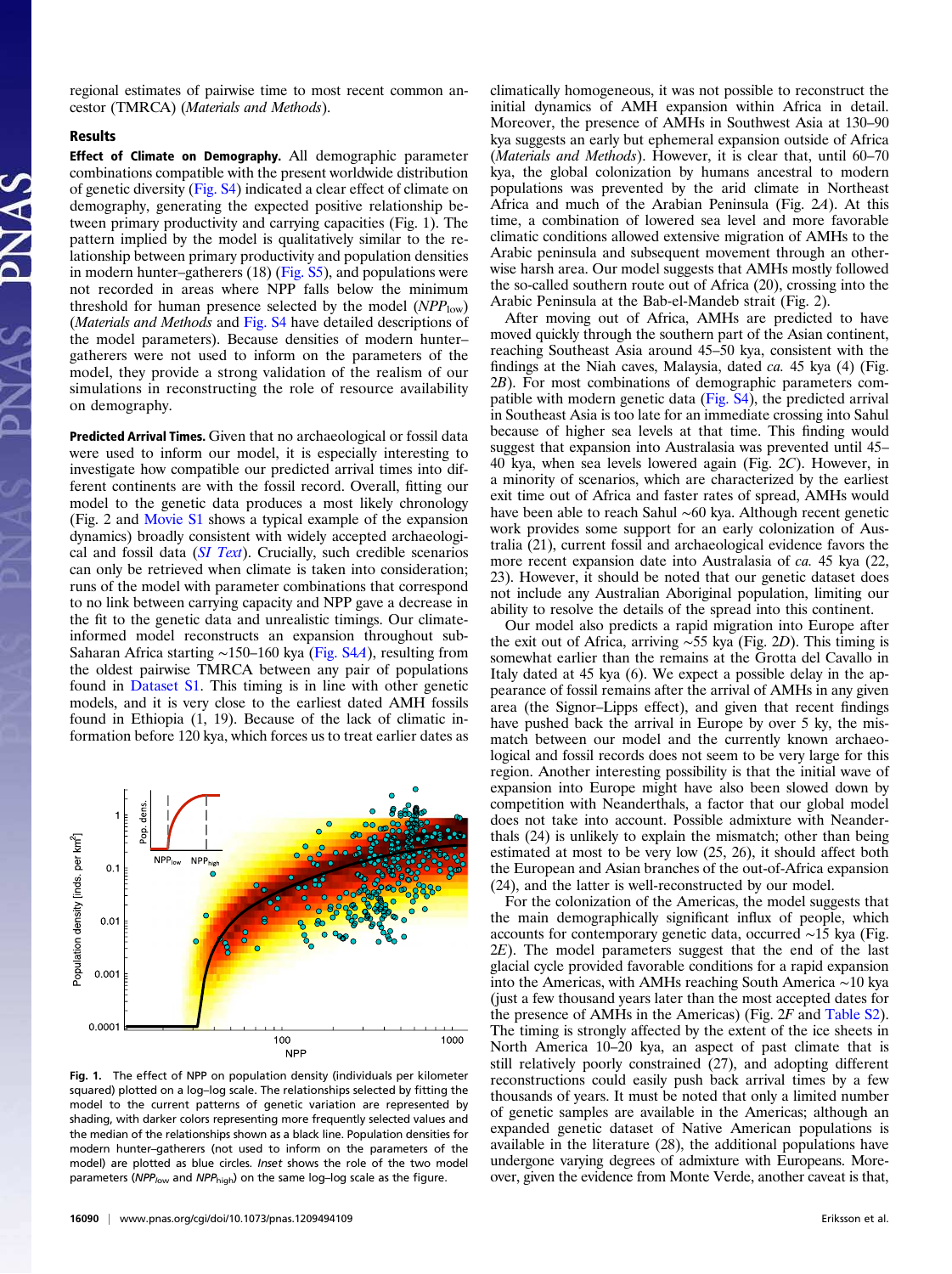

Fig. 2. Median arrival times (thousands of years ago) as predicted by the model. Histograms show the distribution [frequency (f)] of times for key areas of the world: (A) the Arabian Peninsula (the exit point out of Africa), (B) Southeast Asia, (C) Australia, (D) Europe, (E) North America, and (F) Central and South America. Red arrows show key archaeological findings commonly referred to as the earliest evidence for AMHs in those areas ([SI Text](http://www.pnas.org/lookup/suppl/doi:10.1073/pnas.1209494109/-/DCSupplemental/pnas.201209494SI.pdf?targetid=nameddest=STXT), [Fig. S7](http://www.pnas.org/lookup/suppl/doi:10.1073/pnas.1209494109/-/DCSupplemental/pnas.201209494SI.pdf?targetid=nameddest=SF7), and [Tables S1](http://www.pnas.org/lookup/suppl/doi:10.1073/pnas.1209494109/-/DCSupplemental/pnas.201209494SI.pdf?targetid=nameddest=ST1) and [S2\)](http://www.pnas.org/lookup/suppl/doi:10.1073/pnas.1209494109/-/DCSupplemental/pnas.201209494SI.pdf?targetid=nameddest=ST2). Gray areas were never colonized, either because of extreme climatic conditions or a lack of connections to the mainland (sea voyages of more than 100 km were not allowed in our model). For clarity, arrival times were capped to 80 kya.

although all of the alleles in the genetic dataset have ancestors, not all fossils or producers of artifacts will necessarily have descendents in these genetic data (29). Hence, the inconsistency between the archaeological evidence and the model parameters for this region could be accounted for by a number of reasons.

Routes of Gene Flow Through Time. The reconstructions of human demography presented in this paper are the most realistic available to date. This unprecedented level of detail allows us to reconstruct the shared history of any set of population across time and space, integrating the effect of colonizations, migrations, and population bottlenecks and expansions. The simplest way to visualize shared ancestry is to trace the history of lineages back in time and find the location where two lineages coalesce (the site of the most recent common ancestor). High densities of coalescence events reflect areas that played a key role in defining the genetic makeup of present day populations. Using our spatial framework, we simulated haplotypes for the HGDP-CEPH populations and traced the lineages for pairs of haplotypes coming from the same continent. We obtained an intriguing picture that highlights Southwestern Asia as a major hub, from which lines spread out into Europe (Fig. 3A), the rest of Asia (Fig. 3B), Australasia (Fig. 3C), and the Americas (Fig. 3D). Surprisingly, the key area where most lines meet is not found at any of the two exit points out of Africa (the Suez strait and the Bab-el-Mandeb strait) but somewhat beyond that area, spanning modern Iraq and Iran. Because of the harsh conditions in the Arabian Peninsula, this area imposed severe constraint on the movement of people out of Africa. There is also a clear signal for two separate axes of gene flow into Europe on either side of the Black Sea (Fig. 3A, Inset), one into the southern part of the continent and another one to the northern part (bounded to the north by the harsh Arctic climate). In Asia, the migration routes split around the Himalayas, with the northern route crossing eastern Siberia en route to the Americas (Fig. 3B) and the southern route crossing Southeast Asia into Australia (Fig. 3C). This finding is consistent with an early split between early Australian and Eurasian populations, which was found in the recent analyses of the first complete Aboriginal genome (21). We also find an interesting hotspot on the Siberian side of the Bering Strait (Fig. 3D), revealing its role as a locus for the expansion into the Americas consistent with the Beringian Incubation Model (30, 31).

#### **Discussion**

Our model highlights specific times and geographic regions that represent milestones in the peopling of the world. A particular strength of our approach is that the explicit spatial and temporal nature of our model generates a set of predictions regarding the nature and timing of human dispersal that can be tested against the available archaeological and fossil records. Areas where empirical evidence indicates an earlier dispersal suggest that our estimates of carrying capacity for those regions might be too stringent or that modern genetic diversity does not encapsulate the diversity of these ancient human populations, some of which will have presumably gone extinct without contributing directly to modern levels of genetic variation. To build a global model, we had to leave out several region-specific factors, such as local adaptation to new climatic conditions (32, 33), the depletion of important food sources such as megafauna (34), the advent of new techniques such as agriculture (35) and domestication (36, 37), or the possible competition with Neanderthals during the colonization of Europe (38). Moreover, given that as much as two-thirds of the history of Homo sapiens took place within sub-Saharan Africa, we should not forget the combined effects of demographic and cultural evolution within Africa before expansion (39), which may ultimately have had profound effects on our ability to adapt culturally to a range of novel environments and successfully outcompete archaic populations (2).

Future work should concentrate on regional studies, which would require producing more detailed climatic reconstructions for the appropriate times and places. It will then be possible to implement more refined demographic models, which might, for example, capture changes in technology and our ancestors' ability to survive and reproduce under different climates and ecological settings or incorporate more complex demographic rules, such as allowing colonization events to occur before reaching carrying capacity in a neighboring deme (40). Parameterizing such localized reconstructions will require the inclusion of genetic data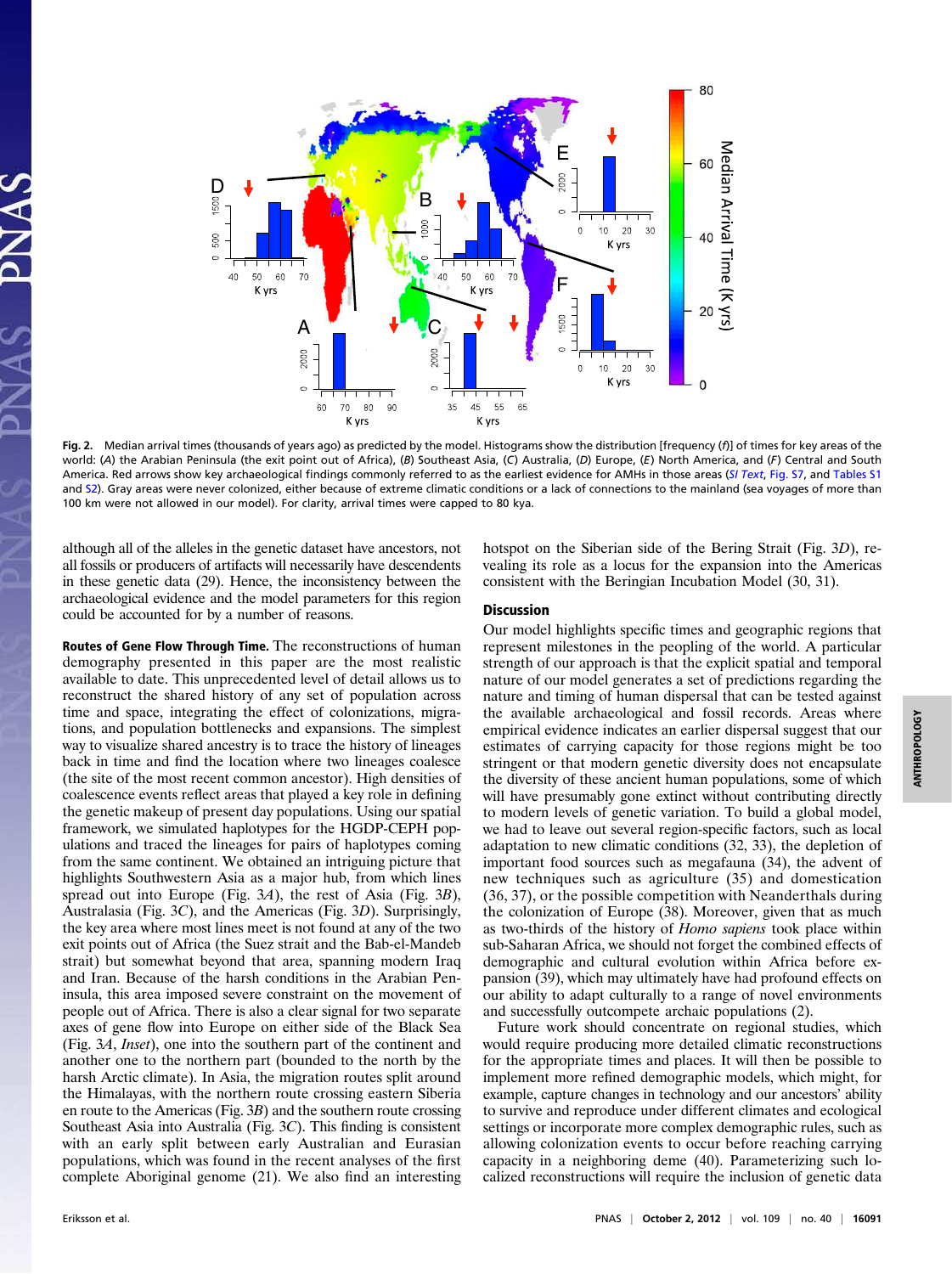

Fig. 3. Routes of gene flow during the expansion represented by the distribution of coalescence events; 100 gene trees were sampled from each of the bestfitting combinations of demographic parameters. Each population was represented by a single, randomly sampled haplotype. The four panels show coalescence events for populations from (A) Europe, (B) East Asia, (C) Australasia, and (D) the Americas.

from key populations, and some of these populations may reside outside of the area of primary interest, which was revealed by the broad spatial spread of coalescent events described by our global model (Fig. 3). Furthermore, archaeological and anthropological evidence could be used combined with the genetic data to further constrain demographic parameters of the expansion (in a manner analogous to ref. 36). Ultimately, this generation of spatial models will allow an unprecedented integration of genetic, fossil, and archaeological evidence and hopefully foster a meaningful and integrated conversation between these disciplines as scenarios are generated, evaluated, and revised.

#### Materials and Methods

Genetic Dataset and Summary Statistics. We used genotype data comprising 54 di- and 166 trinucleotide microsatellite markers from 51 populations [\(Fig.](http://www.pnas.org/lookup/suppl/doi:10.1073/pnas.1209494109/-/DCSupplemental/pnas.201209494SI.pdf?targetid=nameddest=SF2) [S2](http://www.pnas.org/lookup/suppl/doi:10.1073/pnas.1209494109/-/DCSupplemental/pnas.201209494SI.pdf?targetid=nameddest=SF2)) in the HGDP-CEPH panel to represent global present day genetic variation (published in ref. 41). This subset of the genotype data is from unrelated individuals in the HGDP-CEPH panel (published in refs. 10, 42, and 43) filtered for alleles consistent with gains and losses of whole units of the repeat motifs of each marker (41). The tetranucleotide markers were removed because of their bias in global trends in genetic diversity compared with diand trinucleotide markers, consistent with ascertainment bias (41). In addition, we removed the Bantu-South population (because of recent long-range movement) and merged the two Han-Chinese populations into a single population.

From the genotype data, we estimated the average pairwise number of generations to pairwise TMRCA within and between populations for di- and trinucleotide loci separately using the standard stepwise mutation model (44, 45). For dinucleotide markers (the average pairwise TMRCA between populations  $a$  and  $b$ ), we use (Eq. 1)

$$
T_{ab}^{di} = \frac{1}{2\mu_{di}L_{di}2N_a(2N_b - \delta_{ab})} \sum_{l=1}^{L_{di}} \sum_{i=1}^{2N_a} \sum_{j=1}^{2N_b} \left(x_{ai}^{(l)} - x_{bj}^{(l)}\right)^2,
$$
 [1]

where  $L_{di}$  is the number of dinucleotide loci,  $\mu_{di}$  is the dinucleotide mutation rate,  $\delta_{ab}$  is Kronecker's  $\Delta$  (which is one when  $a = b$  and zero otherwise), 2 $N_a$ and  $2N_b$  are the number of genotypes from populations a and b, respectively

( $N_a$  and  $N_b$  are the corresponding sample sizes), and  $x_{ai}^{(l)}$  and  $x_{bj}^{(l)}$  are the *i*th and jth genotypes (number of repeat units) in populations  $a$  and  $b$ , respectively, of locus *l*. The corresponding calculation for trinucleotide loci ( $T_{ab}^{\rm tri})$ is analogous.

The dinucleotide stepwise mutation model mutation rate for these markers was estimated in the work by Dib et al. (46) to  $\mu_{di} = 1.52 \times 10^{-3}$ mutations per generation. We scaled the average of all pairwise trinucleotide TMRCA estimates within and between populations to match the corresponding quantity calculated from the dinucleotide markers. Finally, we combined the estimates from di- and trinucleotide markers into a single estimate using the weighted average (Eq. 2)

$$
T_{ab} = \frac{L_{di} T_{ab}^{di} + L_{tri} T_{ab}^{tri}}{L_{di} + L_{tri}}.
$$
 [2]

Estimates of pairwise TMRCA for all populations can be found in [Dataset S1.](http://www.pnas.org/lookup/suppl/doi:10.1073/pnas.1209494109/-/DCSupplemental/sd01.xls)

Climate and Net Primary Productivity Reconstructions. Climate reconstructions were based on the Hadley Centre Model HadCM3 (13), and we computed annual NPP based on the Miami model (15). Details on the climate models are in [SI Text](http://www.pnas.org/lookup/suppl/doi:10.1073/pnas.1209494109/-/DCSupplemental/pnas.201209494SI.pdf?targetid=nameddest=STXT).

Spatially Explicit Demography. We built a spatially explicit model, in which the world is divided into hexagonal cells of equal area ∼100 km wide [this scheme avoids distortion at large latitudes (47)]. Cells are either entirely on land or sea. The cells on land depend on the global sea level, which itself depends on the climate and thus, changes through time. Some cells at high latitudes were completely covered in ice and considered uninhabitable (the temporal extent of ice sheets were reconstructed as described above).

The carrying capacity  $K$  of a cell is a continuous, piecewise linear function of the NPP. For NPP values below the lower threshold,  $NPP_{\text{low}}$ , the carrying capacity is zero; above the upper threshold,  $NPP_{\text{high}}$ , the carrying capacity is given by the parameter  $K_{\text{max}}$ , and between the two thresholds, the carrying capacity increases linearly from zero at  $NPP_{\text{low}}$  to K at  $NPP_{\text{high}}$ . By adjusting the thresholds, it is possible to represent both high and low climate sensitivity as well as different options for the NPP value where the model is most sensitive to variation in climate.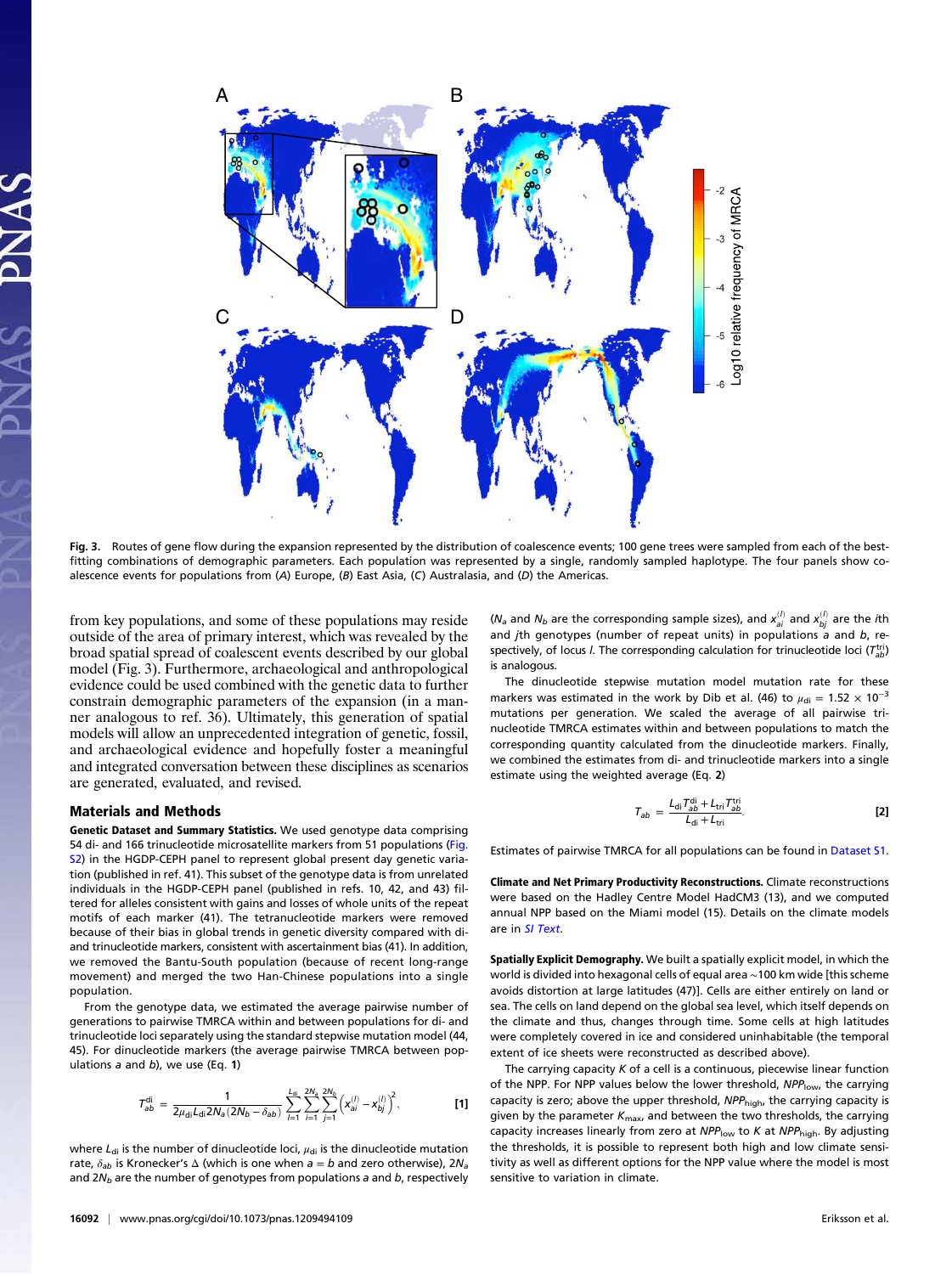Our climate reconstructions used 62 snapshots of global climate spaced every 1,000 y between the present (0 kya) and 22 kya, every 2,000 y between 24 and 80 kya, and every 4,000 y between 84 and 120 kya. For each climate snapshot, we classified cells as land or sea, and we calculated yearly NPP for each land cell. For generations between snapshots, we interpolated the land/ sea classification using the nearest snapshot, and NPP values were calculated using the function (Eq. 3)

$$
NPP(t) = NPP_1 + (NPP_2 - NPP_1)f\left(f\left(\frac{t-t_1}{t_2 - t_1}\right)\right),
$$
 [3]

where  $f(x) = x^2(3-2x)$  is a function symmetric around  $x = 1/2$ , the first and second derivatives equal to zero at  $x = 0$  and  $x = 1$ ,  $t_1$  and  $t_2$  are the times of the two snapshots  $(t_1 < t < t_2)$ , and NPP<sub>1</sub> and NPP<sub>2</sub> are the corresponding  $NPP$  values [[Fig. S6](http://www.pnas.org/lookup/suppl/doi:10.1073/pnas.1209494109/-/DCSupplemental/pnas.201209494SI.pdf?targetid=nameddest=SF6) shows an illustration of  $NPP(t)$ ]. This NPP interpolation is approximately constant around the points in time where reconstructions are available, and consecutive reconstruction points are separated by a region of smooth transition from one to the other, covering approximately one-half of the interval between the reconstruction points.

We used a simple growth model for the population dynamics [\(Fig. S3](http://www.pnas.org/lookup/suppl/doi:10.1073/pnas.1209494109/-/DCSupplemental/pnas.201209494SI.pdf?targetid=nameddest=SF3) shows a schematic representation). The demographic simulation is started  $T_{\text{start}}$  generations ago by seeding a single cell in sub-Saharan Africa (11°7′ S, 34°21′ E) with  $cK_0$  individuals randomly from a hypothetical ancestral population with  $K_0$  individuals (assumed to be constant leading up to the start of the simulation). In each subsequent generation, the population within the cell grows linearly with rate  $rK$  individuals per generation until reaching the carrying capacity  $K$ . Thereafter, if  $K$  increases, population growth is resumed, and if  $K$  decreases, the population is reduced to the new carrying capacity. When the population is at carrying capacity, it sends  $cK$  colonizers to each neighboring empty, habitable cell. In addition, neighboring cells exchange  $mN<sub>min</sub>$  migrants per generation, where  $N<sub>min</sub>$  is the smaller population size of the two cells.

To facilitate efficient simulation of the Wright–Fisher genetic model (local random mating, diploid nonoverlapping generations, and selectively neutral mutations) (48), we needed the number of individuals to be integer numbers. We found that simply rounding to the nearest integer in a deterministic model can produce strong artifacts, especially when the number of colonizers or the carrying capacity is small. To avoid this problem, we use a simple stochastic population model. Given population sizes in generation t, the number of individuals in the cell in generation  $t + 1$  is calculated as follows. First, we use the population model described above to calculate expected population growth, migration between cells, and colonization of empty cells. Second, the actual number of individuals in the cells and the number of migrants and colonizers are taken as independent Poisson distributed random numbers generated using the corresponding expected values. When the population size is large, there is little difference between the stochastic and deterministic formulations of the population dynamic, but for low migration and colonization rates, the stochastic formulation works much better.

Generating Gene Genealogies from Simulated Demographies. To generate stochastic gene genealogies for individuals sampled at different locations, we

- 1. McDougall I, Brown FH, Fleagle JG (2005) Stratigraphic placement and age of modern humans from Kibish, Ethiopia. Nature 433:733–736.
- 2. Mellars P (2006) Why did modern human populations disperse from Africa ca. 60,000 years ago? A new model. Proc Natl Acad Sci USA 103:9381–9386.
- 3. Mellars P (2006) Going east: New genetic and archaeological perspectives on the modern human colonization of Eurasia. Science 313:796–800.
- 4. Barker G, et al. (2007) The 'human revolution' in lowland tropical Southeast Asia: The antiquity and behavior of anatomically modern humans at Niah Cave (Sarawak, Borneo). J Hum Evol 52:243–261.
- 5. Finlayson C (2005) Biogeography and evolution of the genus Homo. Trends Ecol Evol 20:457–463.
- 6. Benazzi S, et al. (2011) Early dispersal of modern humans in Europe and implications for Neanderthal behaviour. Nature 479:525–528.
- 7. Higham T, et al. (2011) The earliest evidence for anatomically modern humans in northwestern Europe. Nature 479:521–524.
- 8. Meltzer DJ (2009) First Peoples in a New World: Colonizing Ice Age America (Univ of California Press, Berkeley, CA).
- 9. Goebel T, Waters MR, O'Rourke DH (2008) The late Pleistocene dispersal of modern humans in the Americas. Science 319:1497–1502.
- 10. Rosenberg NA, et al. (2002) Genetic structure of human populations. Science 298: 2381–2385.
- 11. Prugnolle F, Manica A, Balloux F (2005) Geography predicts neutral genetic diversity of human populations. Curr Biol 15:R159–R160.

proceed in two stages. First, the global population dynamic is simulated forward in time as described above. In each generation, we record the number of individuals in each cell and the number of migrants or colonizers moving from a cell to another. Second, we simulate gene genealogies for each locus (independently because they are unlinked). We simulate local random mating according to the Wright–Fisher dynamic conditional on the population dynamic recorded in the first stage. Starting with the present, we trace the ancestral lines of our sampled individuals back through time generation by generation, keeping track of which line belongs to each cell. Each line is randomly assigned to a gamete within the individuals in the cell. If the individual is a migrant or colonizer, the line moves to the cell of origin. Whenever two lines are assigned to the same gamete, we record the data, and the two lines coalesce into a single line (their common ancestor). This process proceeds until there is only a single line left, corresponding to the common ancestors of the whole sample.

Model Fitting by ABC. We fitted our model in the ABC framework using the ABC-GLM algorithm implemented in the ABCtoolbox software (17). We generated six summary statistics from the average pairwise TMRCA between continents: we treated Europe and Central Asia as one continent (Eurasia) and East Asia as a separate continent. Because Oceania only has two populations (in Papua New Guinea), we included these populations in the East Asian set. Our summary statistics are, thus,  $T_{\text{Africa, Eurasia}}$  $T_{\text{Africa},\text{EastAsia}}$ ,  $T_{\text{Africa},\text{America}}$ ,  $T_{\text{Eurasia},\text{Easta}}$ ,  $T_{\text{Eurasia},\text{America}}$ , and  $T_{\text{America},\text{America}}$ . These statistics were selected to capture the most important features of the full matrix of pairwise TMRCA values. Although there is a gradual decline in genetic diversity (and thus, a decline in pairwise TMRCA within populations) with increasing distance from Africa, the decrease is not linear (12), and there are some discontinuities between continents (49). Pairwise TMRCAs between adjacent pairs of continents capture both the overall shape of the decline (including the different slopes at different distances from Africa) and any discontinuity caused by major bottlenecks during the initial spread into new continents; they also keep the number of summary variables reasonably low, which is required by ABC (17).

We started by randomly sampling 1.5 million parameter values from the following ranges:  $T_{start} \in [2.5, 200]$  (in thousands of years ago),  $r \in [0.01, 0.5]$ ,  $cK_{\text{max}} \in [2, 1000], \quad m \in [0.001, 1/6], \quad K_{\text{max}} \in [100, 10000], \quad K_0 \in [1, 10000],$  $NPP_{\text{low}} \in [0, NPP_{\text{max}}]$ , and  $NPP_{\text{high}} \in [0, NPP_{\text{max}}]$  (where  $NPP_{\text{max}}$  is the largest NPP value observed in the climate dataset). The parameters  $t$ , NPPlow, and NPP<sub>high</sub> were sampled according to a uniform distribution over the interval, whereas all other parameters were sampled from a uniform distribution of their log-transformed values. We also imposed (through rejection sampling) the constraints  $cK_{\text{max}}$  <  $K_{\text{max}}/6$  (cannot send out more colonists than individuals) and  $NPP_{\text{low}} < NPP_{\text{high}}$ . We then ran ABC-GLM on the accepted parameter combinations (based on the 0.25 percentile of Euclidean distances between simulated and observed statistics) to estimate posterior distributions of the model parameters.

ACKNOWLEDGMENTS. We acknowledge financial support from the Biotechnology and Biological Sciences Research Council (F.B. and A.M.) and the Leverhulme Trust (A.M.).

- 12. Liu H, Prugnolle F, Manica A, Balloux F (2006) A geographically explicit genetic model of worldwide human-settlement history. Am J Hum Genet 79:230–237.
- 13. Singarayer JS, Valdes PJ (2010) High-latitude climate sensitivity to ice-sheet forcing over the last 120 kyr. Quat Sci Rev 29:43–55.
- 14. Luck GW (2007) The relationships between net primary productivity, human population density and species conservation. J Biogeogr 34:201–212.
- 15. Leith H (1975) Modeling the primary production on the world. Primary Production of the Biosphere, eds Leith H, Whittaker R (Springer, New York).
- 16. Ray N, Currat M, Foll M, Excoffier L (2010) SPLATCHE2: A spatially explicit simulation framework for complex demography, genetic admixture and recombination. Bioinformatics 26:2993–2994.
- 17. Wegmann D, Leuenberger C, Neuenschwander S, Excoffier L (2010) ABCtoolbox: A versatile toolkit for approximate Bayesian computations. BMC Bioinformatics 11:116.
- 18. Binford LR (2001) Constructing Frames of Reference: An Analytical Method for Archaeological Theory Building Using Ethnographic and Environmental Data Sets
- (Univ of California Press, Berkley, CA). 19. White TD, et al. (2003) Pleistocene Homo sapiens from Middle Awash, Ethiopia. Nature 423:742–747.
- 20. Lahr MM, Foley R (1994) Multiple dispersals and modern human origins. Evol Anthropol 3:48–60.
- 21. Rasmussen M, et al. (2011) An Aboriginal Australian genome reveals separate human dispersals into Asia. Science 334:94–98.
- 22. Bowler JM, et al. (2003) New ages for human occupation and climatic change at Lake Mungo, Australia. Nature 421:837–840.